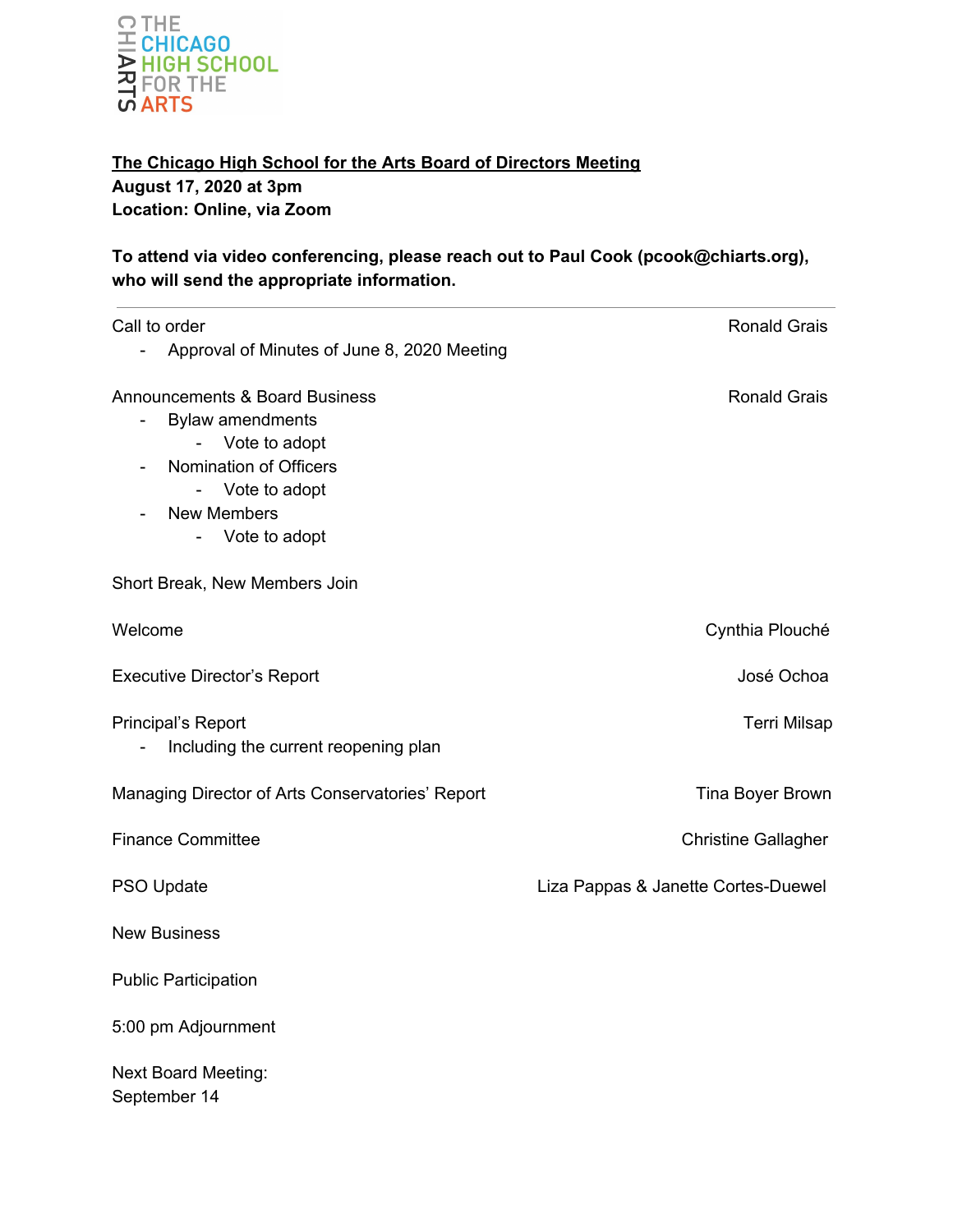

# **ChiArts Board Meeting August 17, 2020**

The Chicago High School for the Arts Board of Directors Meeting 3:00 p.m. - 5:00 p.m. Online - via Zoom Minutes for August 17, 2020

**Present (on call):** Duffie Adelson, Warren Chapman, Janette Cortes-Duewel, Carol Friedman, Christine Gallagher, Ron Grais, Kay Mabie, Liza Pappas, Cynthia Plouché

# **Absent:** None

**Others Present:** Tina Boyer Brown (Managing Director of Arts Conservatories), Paul Cook (Executive Assistant), Abbey Cullen (Assistant Principal), Shanan Egger (EAB), Dwayne Jervier (Human Resources), Jim Mabie (Founding Chair), Terri Milsap (Principal), José Ochoa (Executive Director), Omar Tabbara (Teacher), Dana Thomas (EAB), Andrew Van Herik (Teacher)

### **Quorum:** Yes

The meeting of the Board of Directors (the "Board") of The Chicago High School for the Arts ("ChiArts") was held pursuant to a Call & Notice served on all Directors. Board Chair, Ronald Grais ("Ron") called the general assembly to order at 3:04 p.m. Ron read aloud the legal proclamation from the Governor's office, suspending the requirement to meet in person, due to the COVID-19 pandemic.

# **Approval of Minutes, Announcements, & Board Business**

Ron requested approval of the June Board Meeting minutes. Kay Mabie ("Kay") motioned to approve the minutes, and Cynthia Plouche ("Cynthia") seconded the motion. All voted in favor, none opposed.

Ron announced that several Directors have resigned from the Board, as follows: Dana Berkowitz, Erin Clifford, Steven Collens, Elissa Efroymson, Lori Faversham, Sandra Guthman, Mirja Haffner, John Hart, Betsy Holden, Tom Hurvis, Alan Jagiello, Shruti Jayaraman, Samera Ludwig, Jim Mabie, Gary Metzner, Sylvia Neil, Jonathan Plotkin, John Yonover, and Neil Zucker. These individuals are forming a separate, independent, non-profit entity intended to develop and provide continuing and long-term enhanced funding for the Arts at ChiArts.

Ron proposed an amendment to the Bylaws, lowering the number of directors to 10-15. Duffie Adelson ("Duffie") motioned to approve the amendment, and Cynthia seconded the motion. All voted in favor, none opposed.

Ron proposed the induction of the following new group of Directors, who would be Class One directors, serving an initial one year term: Carlos Azcoitia, Lesley-Ann Brown-Henderson, Inger Burnett-Zeigler, Chris Falcon, Deirdra Lucas, and John McCambridge. Kay motioned to approve the new Directors, and Cynthia seconded the motion. All voted in favor, none opposed.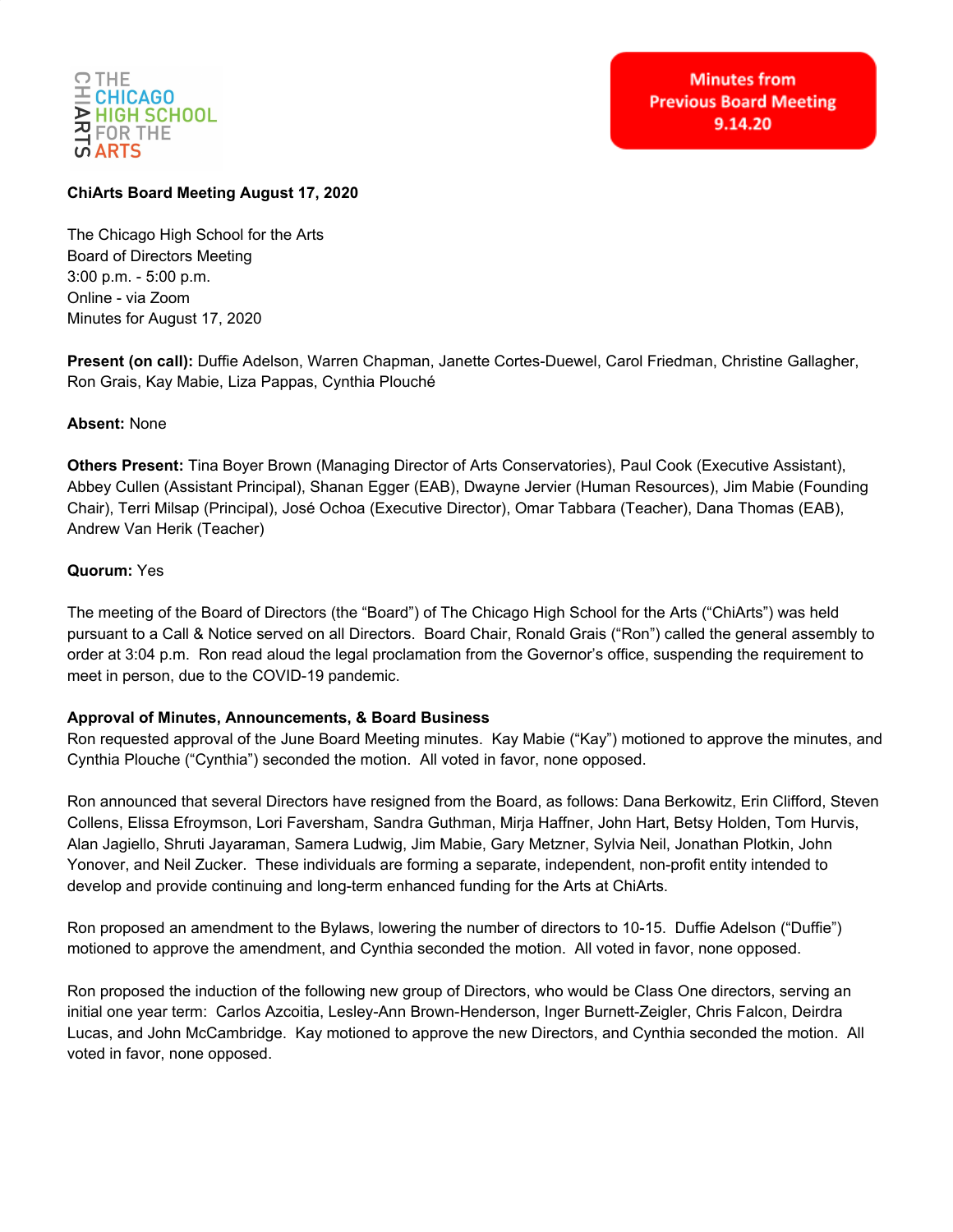

**Minutes from Previous Board Meeting** 9.14.20

As Warren Chapman's ("Warren") term was expiring, Ron indicated that he could be reinstated as a Class Two director, to serve another two years. Cynthia motioned to approve Warren's re-appointment, and Christine Gallagher ("Christine") seconded the motion. All voted in favor, none opposed.

As Kay's and Christine's terms were expiring, Ron indicated that they could be reinstated as Class Three directors, to serve another three years. Cynthia motioned to approve their re-appointment, and Duffie seconded the motion. All voted in favor, none opposed.

The Executive Committee put forth the following group of Directors to serve as new Officers for the Board: Cynthia as Chair, Carol Friedman ("Carol") as Vice-Chair, Warren as Secretary, and Christine as Treasurer. Duffie motioned to adopt the slate of officers, and Kay seconded the motion. All voted in favor, none opposed.

With new officers in place, Ron made way for the remainder of the meeting to be led by Cynthia. Many people voiced appreciation for all the hard work that Ron has put in over the years. Cynthia announced that we would take a quick break, in order to admit the new Directors into the meeting.

Upon reconvening, Cynthia welcomed and introduced the new Directors who were present (Carlos Azcoitia, Lesley-Ann Brown-Henderson, Chris Falcon, and John McCambridge; Inger Burnett-Zeigler and Deirdra Lucas were unable to attend).

### **Executive Director's Report**

José Ochoa ("José") shared his report. There are many things to be proud of, including finishing the school year strongly, and graduation. Looking ahead, there are challenges with Remote Learning, made greater by our Arts focus (health guidelines in re: singing, dancing, etc). Jose noted everyone's gratitude that CPS had settled on a Remote Learning Model, rather than In-Person or Hybrid.

Cynthia asked about the Strategic Plan Notes in the packet reports; Jose shared that these were developed a few years ago, based on extensive research and goal-setting.

### **Principal's Report**

Terri Milsap ("Terri") shared her report. Terri introduced Abbey Cullen ("Abbey"), the Assistant Principal, and Dwayne Jervier ("Dwayne"), the Director of Human Resources. Terri discussed the CPS-led plan for Remote Learning in the fall, with the possibility of moving to a Hybrid model in November.

Due to Remote Learning in the Spring, there are some expected learning gaps; plans are underway to address those.

Many teachers and staff attended Professional Development programs over the summer, focused on anti-racism training. Terri shared that plans are underway for a new internal position, a Professional Development Coordinator. Teachers also took part in summer projects, focused on various scholastic areas.

Plans are underway to ensure that all students have the technological support they need, in order to successfully participate in Remote Learning. In addition, Terri spoke about steps that have been taken to attend to the students' Social Emotional needs.